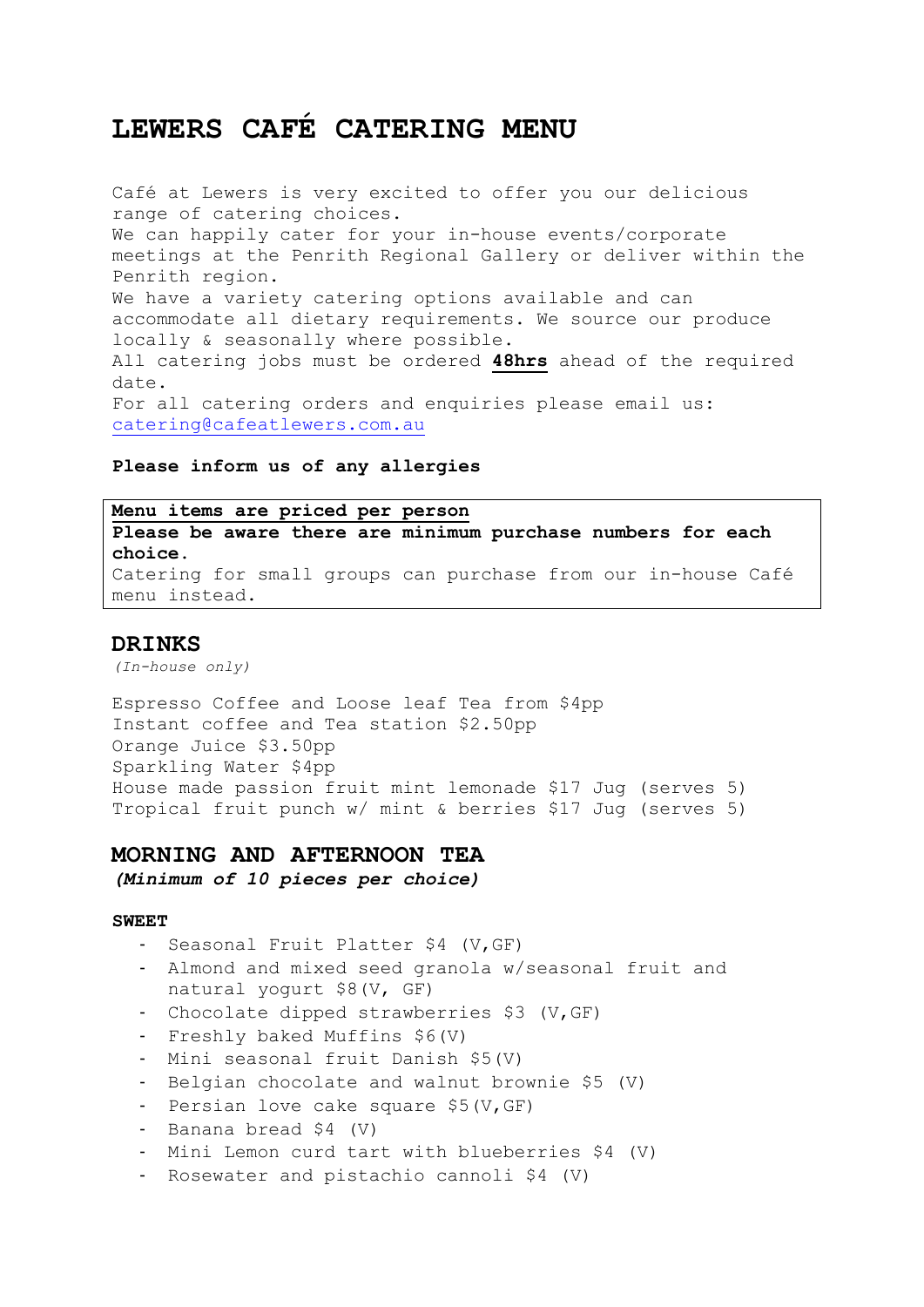## **SAVOURY**

- Goats cheese, spinach & mushroom frittata \$5 (GF,V)
- Trunky Creek bacon, cheddar & cherry tomato frittata \$5(GF)
- Smoked salmon, dill labneh, caper & sprout mini croissant \$6
- Smoked ham, Swiss cheese & chutney mini croissant \$6
- Smashed avocado, Danish feta, tomato & watercress mini croissant \$6 (V)
- Mini Bacon and scrambled egg slider w/Smokey BBQ sauce \$8
- Gourmet Cheese board: Double brie, vintage cheddar, blue, dried fruit, fig paste and crackers \$9

# **LUNCH**

*(Minimum of 10 items per choice)*

#### **Sandwiches**

```
Served in a mixed seed Artisan roll, Baguette or Wrap
(GF bread + $0.50)$13 EACH
```
- Roast turkey, double brie, tomato relish and cress
- Smoked ham, Swiss cheese, tomato, cress and chipotle aioli
- Asian poached chicken with sesame slaw and herbs
- Corned beef, Dijon mustard, roast capsicum, Spanish onion & cress
- Grilled vegetable, basil pesto, goats cheese, rocket and hummus (V)
- Raw vegetable, sprout and beetroot tahini (VV)
- Smoked salmon, avocado tahini, radish, baby spinach and sprout

#### **Salads**

*\$14 Per Person*

- Thai beef salad with Asian slaw, rice noodle, peanuts, herbs and nam jim dressing
- Poached chicken, cucumber, cabbage, edamame, herb and peanut salad with sesame dressing
- Rocket and pine nut pesto pasta salad with sundried tomatoes, olives and feta
- Roast pumpkin & beetroot salad with Danish feta, rocket & toasted seeds
- Roasted Cauliflower, chick pea, baby spinach & herb salad with lemon tahini dressing
- Caesar salad w/Trunky creek bacon, toasted croutons, free range egg, pecorino cheese & ranch dressing